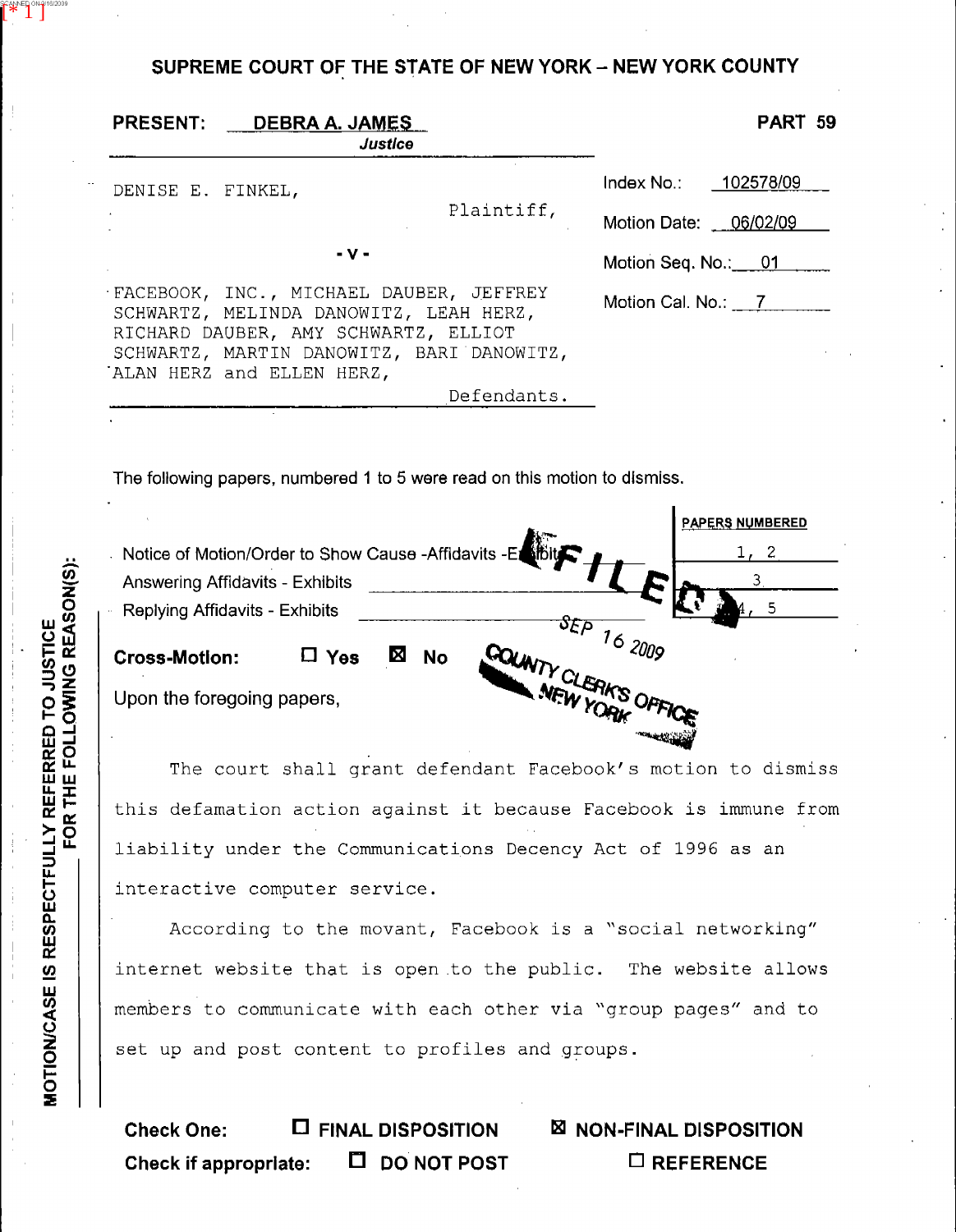Plaintiff in opposition to the motion states that she was a member of the Facebook website while attending high school in January 2007. Four of the defendants in this suit, Michael Dauber, Jeffrey Schwartz, Melinda Danowitz and Leah Herz, were classmates of plaintiff and also members of the Facebook website. The complaint alleges that the four classmates-defendants created a group on the website and posted defamatory statements with negative sexual and medical connotations.

 $[2]$ 

Facebook seeks dismissal based upon the Communications Decency Act of 1996 (47 USC 230 et seq) that provides immunity to interactive computer services from civil liability for defamatory content.

Section 230 provides that "no provider or user of an interactive computer service shall **be** treated as the publisher or speaker of any information provided by another information content provider," **id.** 5230 (c) **(1)** , and that "no cause of action may be brought and no liability may be imposed under any State or local law that is inconsistent with this section, **id.**  §230 (e) (3). Section 230(c) thus immunizes internet service providers from defamation and other, non-intellectual property, state law claims arising from ASSOCS., 135 F Supp 2d 409, 417 (SD .NY 2001) (citing legislative history of the CDA); see also Zeran v Am. Online, Inc., 129 F 36 327, 330 **(4th** Cir 1997) (holding that 'lawsuits seeking to hold a service provider liable for its exercise of a publisher's traditional editorial functions-such as deciding whether to publish, withdraw, postpone of alter content-are barred'. **by** the CDA); Barrett v Rosenthal, 40 Cal 4th 33, 51 Cal Rptr 3d 55, 146 P 3d 510, 518 n 9 (2006) (collecting cases)." third-party content. See Gucci Am., Inc. v Hall &

-2-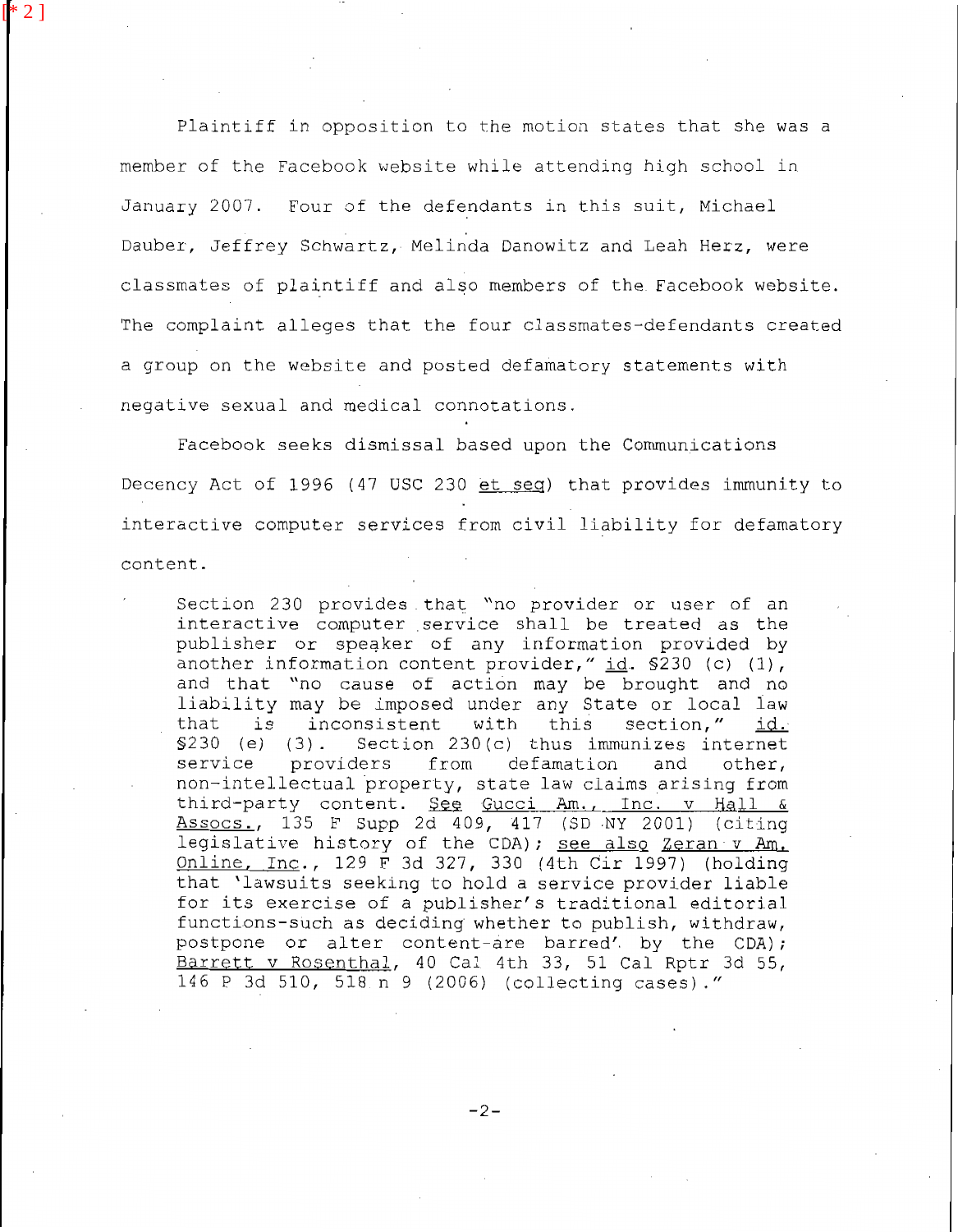Murawski v Pataki, 514 F Supp 2d 577, 591 (SD NY 2007). Plaintiff's opposition to the motion does not dispute that Facebook qualifies as an interactive computer service under 47 USC 230 (f) (2) but plaintiff argues that because it is alleged 'that Facebook's Terms of Use grant the movant an ownership interest in the alleged defamatory content, the immunity granted by 47 USC 230 (c) is unavailable. Plaintiff's argument is meritless.

[\* 3 ]

"By its plain language, §230 creates a federal immunity to any cause of action that would make service providers liable for information originating with a third-party user of the service. Specifically, §230 precludes courts from entertaining claims that would place a computer service provider in a publisher's role. Thus, lawsuits seeking to hold a service provider liable for its exercise of a publisher's traditional editorial functions-such as deciding whether to publish, withdraw, postpone or alter content-are barred, . . Congress made a policy choice, however, not to deter harmful online speech through the separate route of imposing tort liability on companies that serve as intermediaries for other parties' potentially injurious messages." Zeran v America Online, Inc., 129 F 3d 327, 330 (4<sup>th</sup> Cir 1997). "Ownership" of content plays no role in the Act's statutory scheme. The only issue is whether the party sought to **be** held liable is an "interactive computer service" and if that hurdle is

*-3-*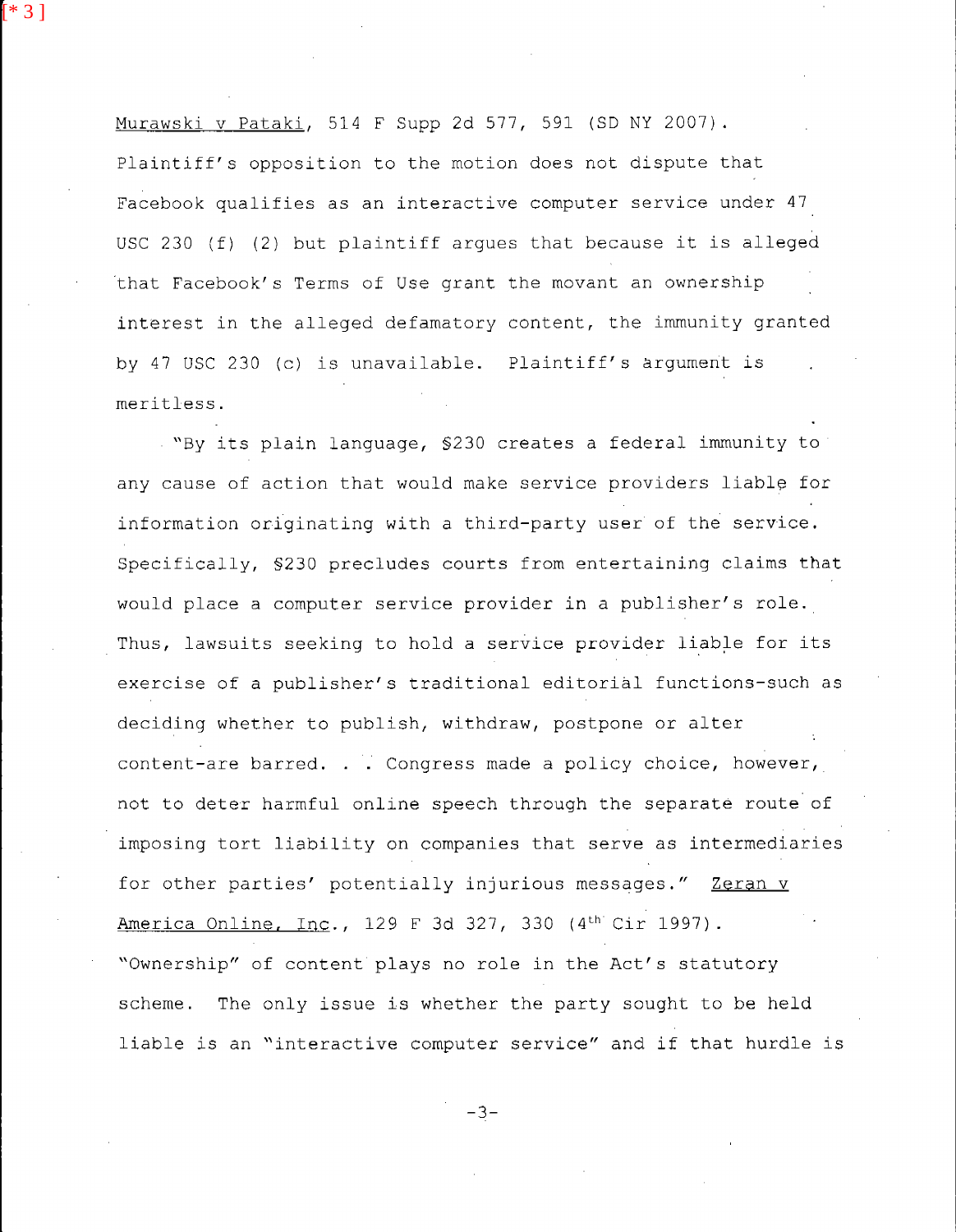surmounted the immunity granted by 42 USC 230 (c) (1) is triggered if the content was provided by another party.

[\* 4 ]

"Congress has made a different policy choice by providing immunity even where the interactive service provider has an active, even aggressive role in making available content prepared by others. In some sort of tacit quid pro quo arrangement with the service provider community, Congress has conferred immunity from tort liability as an incentive to Internet service providers to self-police the Internet for obscenity and other offensive material, even where the self-policing is unsuccessful or not even attempted." Blumenthal v Drudqe, 992 F Supp 44, *52* (D DC 1998).

The allegations in the complaint establish that Facebook is entitled ta the liability shield conferred by the Communications Decency Act and therefore the court shall dismiss this action against the movant as there is no claim Facebook had any hand in creating the content. The court shall deny movant's application for sanctions as the plaintiff's argument as to liability based upon the ownership of defamatory content court is not contrary to any prior precedent nor does the movant cite any precedent that renders such an argument frivolous.

Accordingly, it is

ORDERED that the motion of FACEBOOK, INC., seeking to dismiss the complaint against it is GRANTED; and it is further

 $-4-$